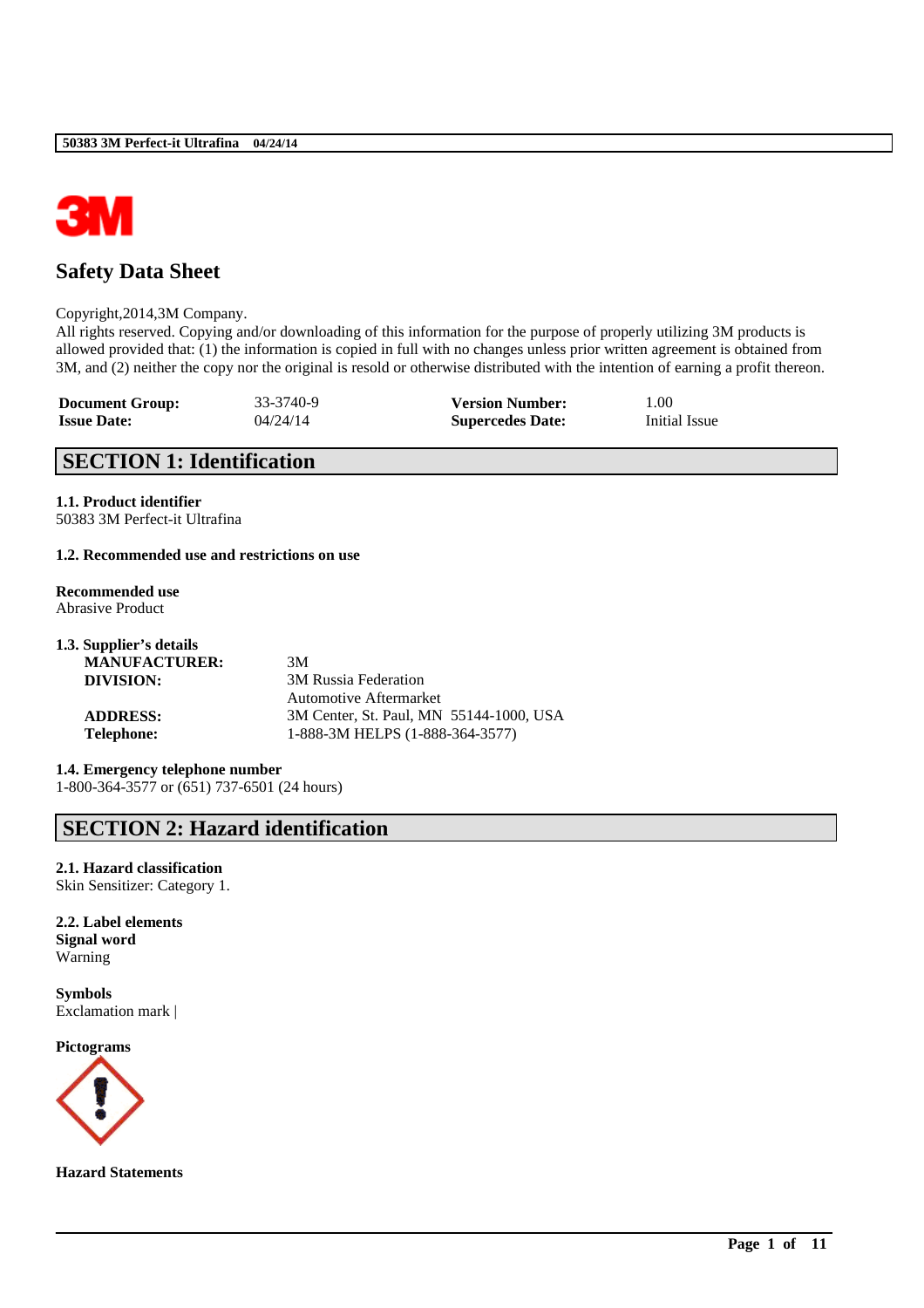May cause an allergic skin reaction.

## **Precautionary Statements**

**General:** Keep out of reach of children.

## **Prevention:**

Avoid breathing dust/fume/gas/mist/vapors/spray. Wear protective gloves. Contaminated work clothing must not be allowed out of the workplace.

## **Response:**

IF ON SKIN: Wash with plenty of soap and water. If skin irritation or rash occurs: Get medical advice/attention. Wash contaminated clothing before reuse. Specific treatment (see Notes to Physician on this label).

## **Disposal:**

Dispose of contents/container in accordance with applicable local/regional/national/international regulations.

# **2.3. Hazards not otherwise classified**

None.

# **SECTION 3: Composition/information on ingredients**

| Ingredient                              | C.A.S. No.     | $%$ by Wt |  |
|-----------------------------------------|----------------|-----------|--|
| <b>WATER</b>                            | 7732-18-5      | $30 - 50$ |  |
| Aluminum Oxide                          | 1344-28-1      | $20 - 30$ |  |
| <b>DODECAMETHYLCYCLOHEXASILOXANE</b>    | 540-97-6       | $10 - 20$ |  |
| HYDROTREATED LIGHT PETROLEUM            | 64742-47-8     | $5 - 15$  |  |
| <b>DISTILLATES</b>                      |                |           |  |
| <b>SOLVENT-REFINED HEAVY PARAFFINIC</b> | 64741-88-4     | $1 - 10$  |  |
| PETROLEUM DISTILLATES                   |                |           |  |
| l Triethanolamine                       | $102 - 71 - 6$ | $1 - 10$  |  |
| IC11-15-ISO-ALKANES                     | 90622-58-5     | $3 - 7$   |  |
| <b>DECAMETHYLCYCLOPENTASILOXANE</b>     | $541 - 02 - 6$ | $0 - 3$   |  |
| POLY(OXY-1,2-ETHANEDIYL),.ALPHA.-       | 34398-01-1     | $0 - 3$   |  |
| UNDECYL-.OMEGA.-HYDROXY-                |                |           |  |

# **SECTION 4: First aid measures**

## **4.1. Description of first aid measures**

## **Inhalation:**

Remove person to fresh air. If you feel unwell, get medical attention.

## **Skin Contact:**

Immediately wash with soap and water. Remove contaminated clothing and wash before reuse. If signs/symptoms develop, get medical attention.

## **Eye Contact:**

Flush with large amounts of water. Remove contact lenses if easy to do. Continue rinsing. If signs/symptoms persist, get medical attention.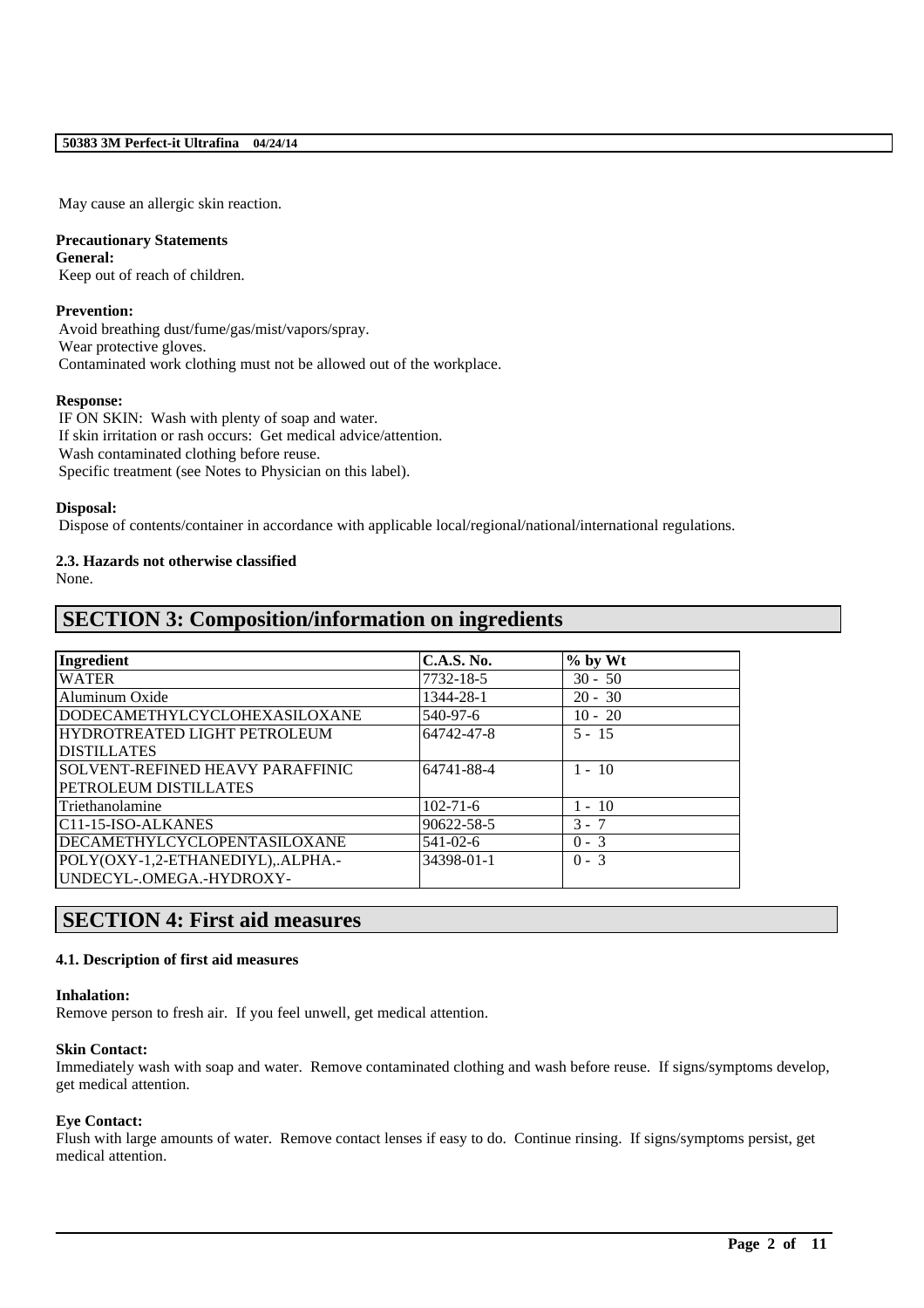### **If Swallowed:**

Rinse mouth. If you feel unwell, get medical attention.

### **4.2. Most important symptoms and effects, both acute and delayed**

See Section 11.1. Information on toxicological effects.

#### **4.3. Indication of any immediate medical attention and special treatment required** Not applicable.

## **SECTION 5: Fire-fighting measures**

#### **5.1. Suitable extinguishing media**

In case of fire: Use a fire fighting agent suitable for ordinary combustible material such as water or foam to extinguish.

#### **5.2. Special hazards arising from the substance or mixture**

None inherent in this product.

## **5.3. Special protective actions for fire-fighters**

No unusual fire or explosion hazards are anticipated.

## **SECTION 6: Accidental release measures**

#### **6.1. Personal precautions, protective equipment and emergency procedures**

Ventilate the area with fresh air. For large spill, or spills in confined spaces, provide mechanical ventilation to disperse or exhaust vapors, in accordance with good industrial hygiene practice. Warning! A motor could be an ignition source and could cause flammable gases or vapors in the spill area to burn or explode. Refer to other sections of this SDS for information regarding physical and health hazards, respiratory protection, ventilation, and personal protective equipment.

#### **6.2. Environmental precautions**

Avoid release to the environment. For larger spills, cover drains and build dikes to prevent entry into sewer systems or bodies of water.

## **6.3. Methods and material for containment and cleaning up**

Working from around the edges of the spill inward, cover with bentonite, vermiculite, or commercially available inorganic absorbent material. Mix in sufficient absorbent until it appears dry. Remember, adding an absorbent material does not remove a physical, health, or environmental hazard. Collect as much of the spilled material as possible. Place in a closed container approved for transportation by appropriate authorities. Seal the container. Dispose of collected material as soon as possible.

## **SECTION 7: Handling and storage**

## **7.1. Precautions for safe handling**

Keep out of reach of children. Avoid breathing dust/fume/gas/mist/vapors/spray. Do not get in eyes, on skin, or on clothing. Do not eat, drink or smoke when using this product. Wash thoroughly after handling. Contaminated work clothing should not be allowed out of the workplace. Avoid release to the environment. Wash contaminated clothing before reuse. Avoid contact with oxidizing agents (eg. chlorine, chromic acid etc.)

\_\_\_\_\_\_\_\_\_\_\_\_\_\_\_\_\_\_\_\_\_\_\_\_\_\_\_\_\_\_\_\_\_\_\_\_\_\_\_\_\_\_\_\_\_\_\_\_\_\_\_\_\_\_\_\_\_\_\_\_\_\_\_\_\_\_\_\_\_\_\_\_\_\_\_\_\_\_\_\_\_\_\_\_\_\_\_\_\_\_

## **7.2. Conditions for safe storage including any incompatibilities**

Store away from heat. Store away from acids. Store away from oxidizing agents.

## **SECTION 8: Exposure controls/personal protection**

## **8.1. Control parameters**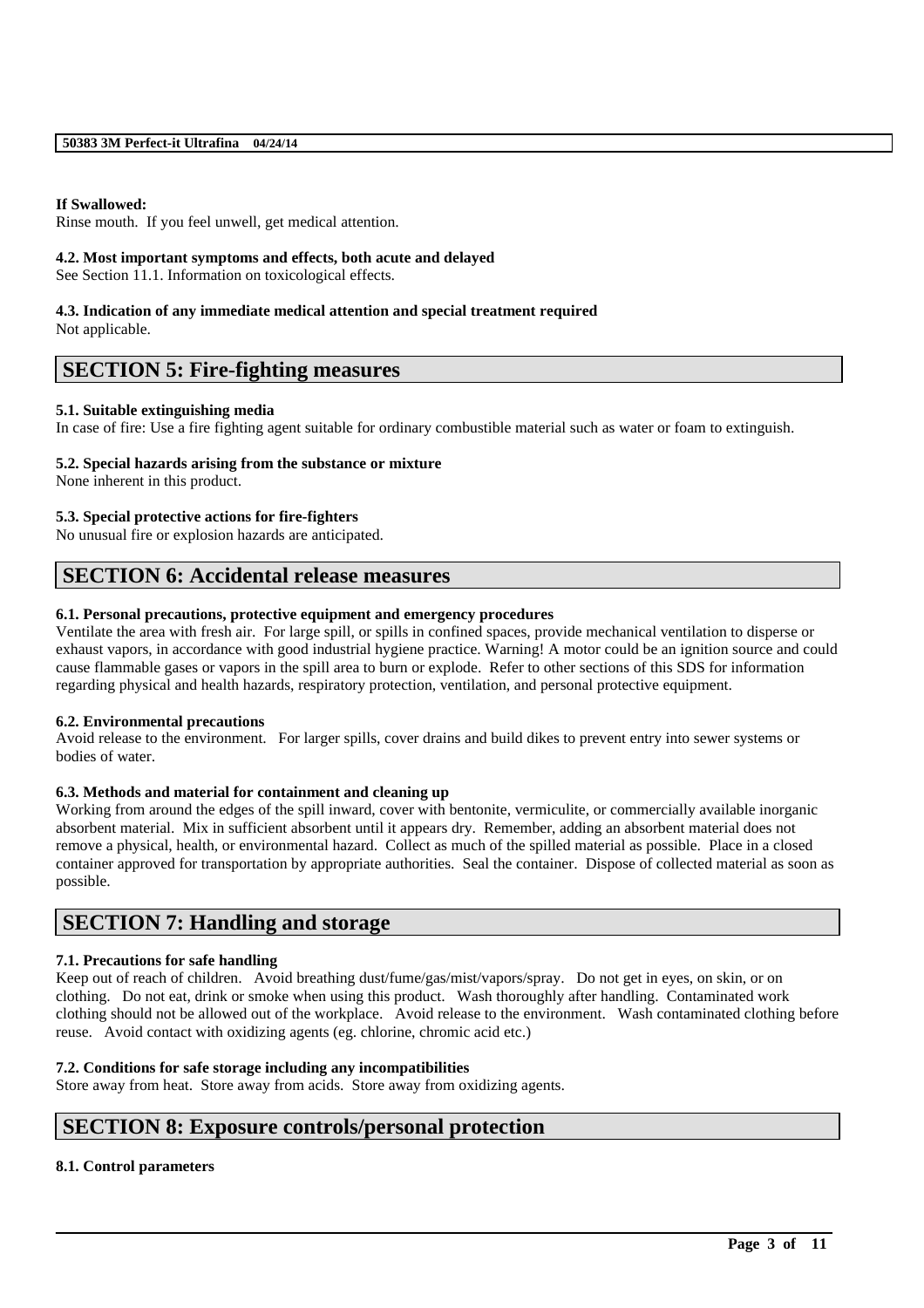## **Occupational exposure limits**

| Ingredient                                                          | <b>C.A.S. No.</b> | <b>Agency</b>                        | Limit type                                                         | <b>Additional Comments</b>        |
|---------------------------------------------------------------------|-------------------|--------------------------------------|--------------------------------------------------------------------|-----------------------------------|
| Triethanolamine                                                     | $102 - 71 - 6$    | Amer Conf of<br>Gov. Indust.<br>Hyg. | TWA:5 $mg/m3$                                                      |                                   |
| Aluminum Oxide                                                      | 1344-28-1         | Chemical<br>Manufacturer<br>Rec Guid | TWA:1 fiber/cc                                                     |                                   |
| Aluminum Oxide                                                      | 1344-28-1         | <b>US</b> Dept of<br>Labor - OSHA    | TWA(as total dust):15<br>mg/m3;TWA(respirable<br>fraction):5 mg/m3 |                                   |
| Aluminum, insoluble compounds                                       | 1344-28-1         | Amer Conf of<br>Gov. Indust.<br>Hyg. | TWA(respirable fraction):1<br>mg/m3                                |                                   |
| DECAMETHYLCYCLOPENTA<br><b>SILOXANE</b>                             | $541 - 02 - 6$    | Chemical<br>Manufacturer<br>Rec Guid | TWA:10 ppm                                                         |                                   |
| Mineral oils (untreated and<br>mildly treated)                      | 64741-88-4        | Amer Conf of<br>Gov. Indust.<br>Hyg. | Limit value not established:                                       | Cntrl all exposr-low as<br>possib |
| MINERAL OILS, HIGHLY-<br><b>REFINED OILS</b>                        | 64741-88-4        | Amer Conf of<br>Gov. Indust.<br>Hyg. | TWA(inhalable fraction):5<br>mg/m3                                 |                                   |
| Paraffin oil                                                        | 64741-88-4        | <b>US</b> Dept of<br>Labor - OSHA    | TWA $(as \text{ mist})$ :5 mg/m3                                   |                                   |
| PETROLEUM DISTILLATES                                               | 64741-88-4        | <b>US</b> Dept of<br>Labor - OSHA    | TWA:2000 mg/m3(500 ppm)                                            |                                   |
| SOLVENT-REFINED HEAVY<br>PARAFFINIC PETROLEUM<br><b>DISTILLATES</b> | 64741-88-4        | Chemical<br>Manufacturer<br>Rec Guid | TWA:5 $mg/m3$                                                      |                                   |
| HYDROTREATED LIGHT<br>PETROLEUM DISTILLATES                         | 64742-47-8        | Chemical<br>Manufacturer<br>Rec Guid | TWA:165 ppm                                                        |                                   |
| JET FUELS (NON-AEROSOL),<br>AS TOTAL HYDROCARBON<br><b>VAPOR</b>    | 64742-47-8        | Amer Conf of<br>Gov. Indust.<br>Hyg. | TWA(as total hydrocarbon<br>vapor, non-aerosol):200<br>mg/m3       | <b>Skin Notation</b>              |
| Kerosine (petroleum)                                                | 64742-47-8        | Amer Conf of<br>Gov. Indust.<br>Hyg. | TWA(as total hydrocarbon<br>vapor, non-aerosol):200<br>mg/m3       | <b>Skin Notation</b>              |
| C11-15-ISO-ALKANES                                                  | 90622-58-5        | Manufacturer<br>determined           | TWA:100 ppm                                                        |                                   |

Amer Conf of Gov. Indust. Hyg. : American Conference of Governmental Industrial Hygienists

American Indust. Hygiene Assoc : American Industrial Hygiene Association

Chemical Manufacturer Rec Guid : Chemical Manufacturer's Recommended Guidelines

US Dept of Labor - OSHA : United States Department of Labor - Occupational Safety and Health Administration

TWA: Time-Weighted-Average

STEL: Short Term Exposure Limit

CEIL: Ceiling

### **8.2. Exposure controls**

#### **8.2.1. Engineering controls**

Use general dilution ventilation and/or local exhaust ventilation to control airborne exposures to below relevant Exposure Limits and/or control dust/fume/gas/mist/vapors/spray. If ventilation is not adequate, use respiratory protection equipment.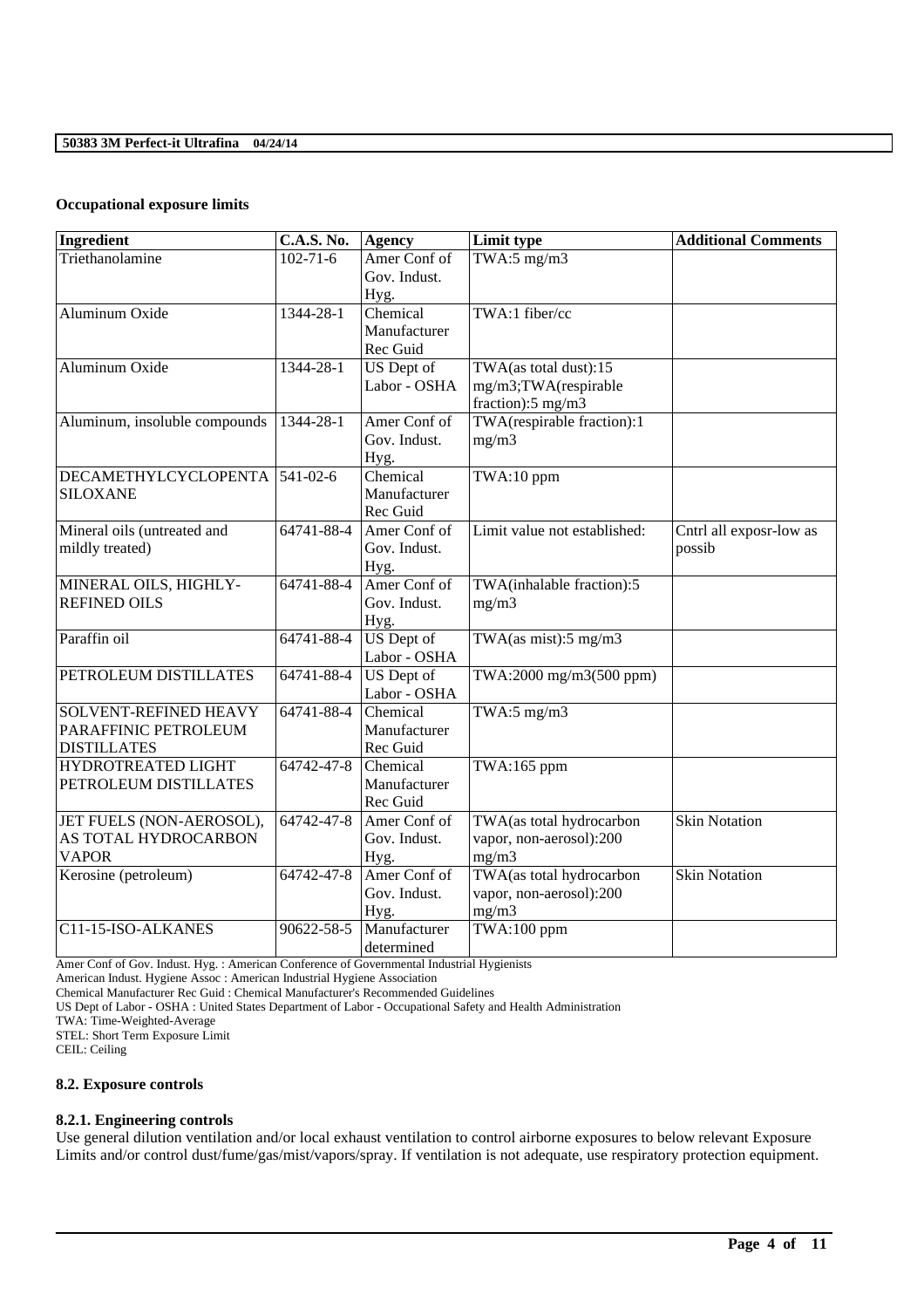#### **8.2.2. Personal protective equipment (PPE)**

#### **Eye/face protection**

Select and use eye/face protection to prevent contact based on the results of an exposure assessment. The following eye/face protection(s) are recommended: Indirect Vented Goggles

## **Skin/hand protection**

Select and use gloves and/or protective clothing approved to relevant local standards to prevent skin contact based on the results of an exposure assessment. Selection should be based on use factors such as exposure levels, concentration of the substance or mixture, frequency and duration, physical challenges such as temperature extremes, and other use conditions. Consult with your glove and/or protective clothing manufacturer for selection of appropriate compatible gloves/protective clothing.

Gloves made from the following material(s) are recommended: Nitrile Rubber Polymer laminate

If this product is used in a manner that presents a higher potential for exposure (eg. spraying, high splash potential etc.), then use of protective coveralls may be necessary. Select and use body protection to prevent contact based on the results of an exposure assessment. The following protective clothing material(s) are recommended: Boot covers - Disposable Apron - polymer laminate

#### **Respiratory protection**

An exposure assessment may be needed to decide if a respirator is required. If a respirator is needed, use respirators as part of a full respiratory protection program. Based on the results of the exposure assessment, select from the following respirator type(s) to reduce inhalation exposure:

\_\_\_\_\_\_\_\_\_\_\_\_\_\_\_\_\_\_\_\_\_\_\_\_\_\_\_\_\_\_\_\_\_\_\_\_\_\_\_\_\_\_\_\_\_\_\_\_\_\_\_\_\_\_\_\_\_\_\_\_\_\_\_\_\_\_\_\_\_\_\_\_\_\_\_\_\_\_\_\_\_\_\_\_\_\_\_\_\_\_

Half facepiece or full facepiece air-purifying respirator suitable for organic vapors and particulates

For questions about suitability for a specific application, consult with your respirator manufacturer.

## **SECTION 9: Physical and chemical properties**

#### **9.1. Information on basic physical and chemical properties**

| <b>General Physical Form:</b>    | Liquid                           |
|----------------------------------|----------------------------------|
| <b>Specific Physical Form:</b>   | Paste                            |
| Odor, Color, Grade:              | Liquid, blue color, organic odor |
| <b>Odor threshold</b>            | No Data Available                |
| pН                               | $7.5 - 8.5$                      |
| <b>Melting point</b>             | No Data Available                |
| <b>Boiling Point</b>             | No Data Available                |
| <b>Flash Point</b>               | $230 \text{°F}$                  |
| <b>Evaporation rate</b>          | No Data Available                |
| <b>Flammability</b> (solid, gas) | Not Applicable                   |
| <b>Flammable Limits(LEL)</b>     | No Data Available                |
| <b>Flammable Limits(UEL)</b>     | No Data Available                |
| <b>Vapor Pressure</b>            | No Data Available                |
| <b>Vapor Density</b>             | No Data Available                |
| <b>Density</b>                   | $0.911 - 1.077$ g/cm3            |
| <b>Specific Gravity</b>          | $0.911 - 1.077$ g/cm3            |
| <b>Solubility In Water</b>       | No Data Available                |
| Solubility- non-water            | No Data Available                |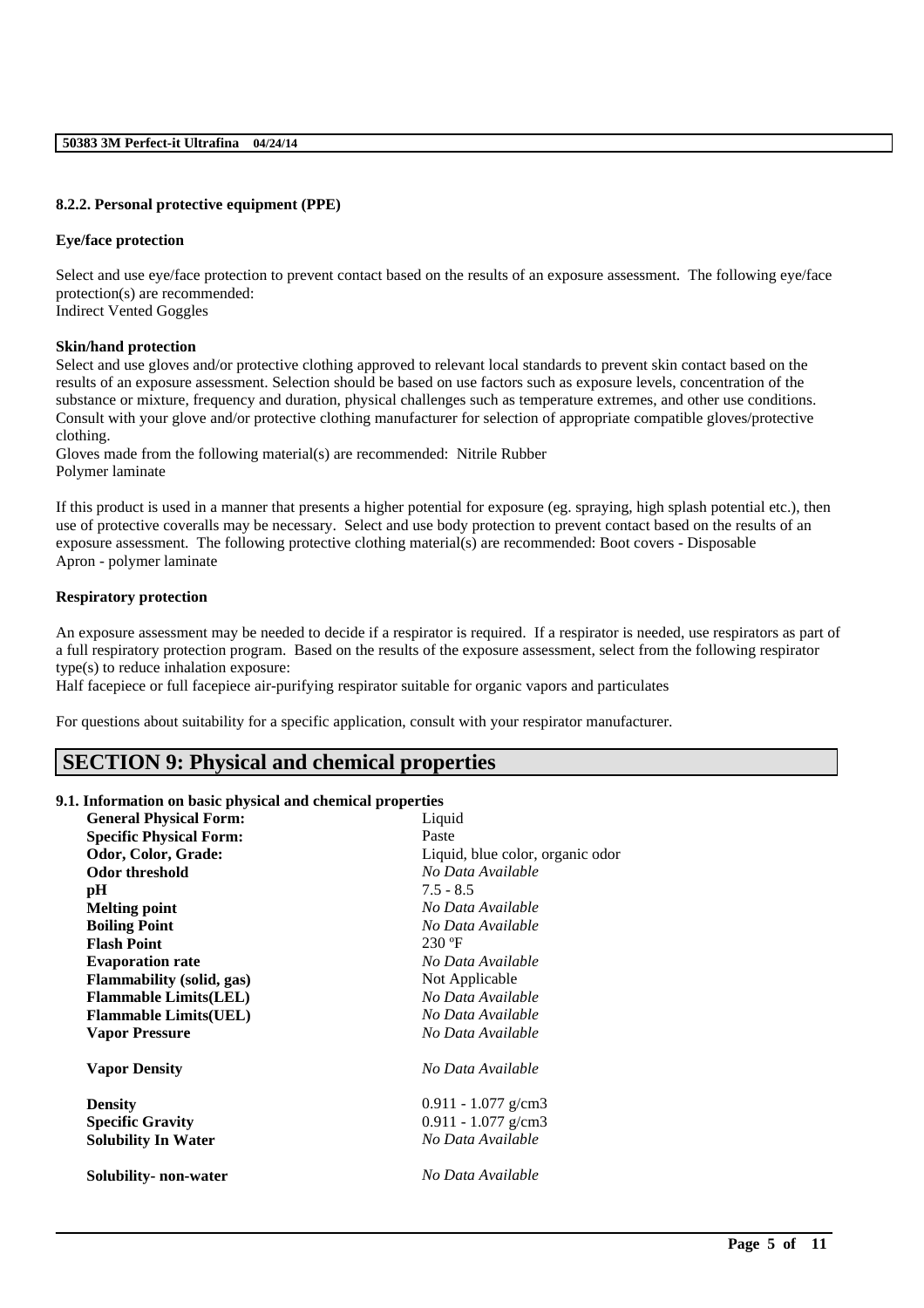**Partition coefficient: n-octanol/ water** *No Data Available* **Autoignition temperature** *No Data Available* **Decomposition temperature** *No Data Available* **Viscosity** 10,000 - 13,000 centipoise

# **SECTION 10: Stability and reactivity**

## **10.1. Reactivity**

This material may be reactive with certain agents under certain conditions - see the remaining headings in this section.

#### **10.2. Chemical stability**

Stable.

#### **10.3. Possibility of hazardous reactions**

Hazardous polymerization will not occur.

#### **10.4. Conditions to avoid** Heat

#### **10.5. Incompatible materials**

Strong acids Strong oxidizing agents

#### **10.6. Hazardous decomposition products**

**Substance Condition** Formaldehyde Not Specified Carbon monoxide Not Specified Carbon dioxide Not Specified Oxides of Nitrogen Not Specified

## **SECTION 11: Toxicological information**

**The information below may not be consistent with the material classification in Section 2 if specific ingredient classifications are mandated by a competent authority. In addition, toxicological data on ingredients may not be reflected in the material classification and/or the signs and symptoms of exposure, because an ingredient may be present below the threshold for labeling, an ingredient may not be available for exposure, or the data may not be relevant to the material as a whole.**

**11.1. Information on Toxicological effects**

**Signs and Symptoms of Exposure**

**Based on test data and/or information on the components, this material may produce the following health effects:**

#### **Inhalation:**

Respiratory Tract Irritation: Signs/symptoms may include cough, sneezing, nasal discharge, headache, hoarseness, and nose and throat pain.

\_\_\_\_\_\_\_\_\_\_\_\_\_\_\_\_\_\_\_\_\_\_\_\_\_\_\_\_\_\_\_\_\_\_\_\_\_\_\_\_\_\_\_\_\_\_\_\_\_\_\_\_\_\_\_\_\_\_\_\_\_\_\_\_\_\_\_\_\_\_\_\_\_\_\_\_\_\_\_\_\_\_\_\_\_\_\_\_\_\_

#### **Skin Contact:**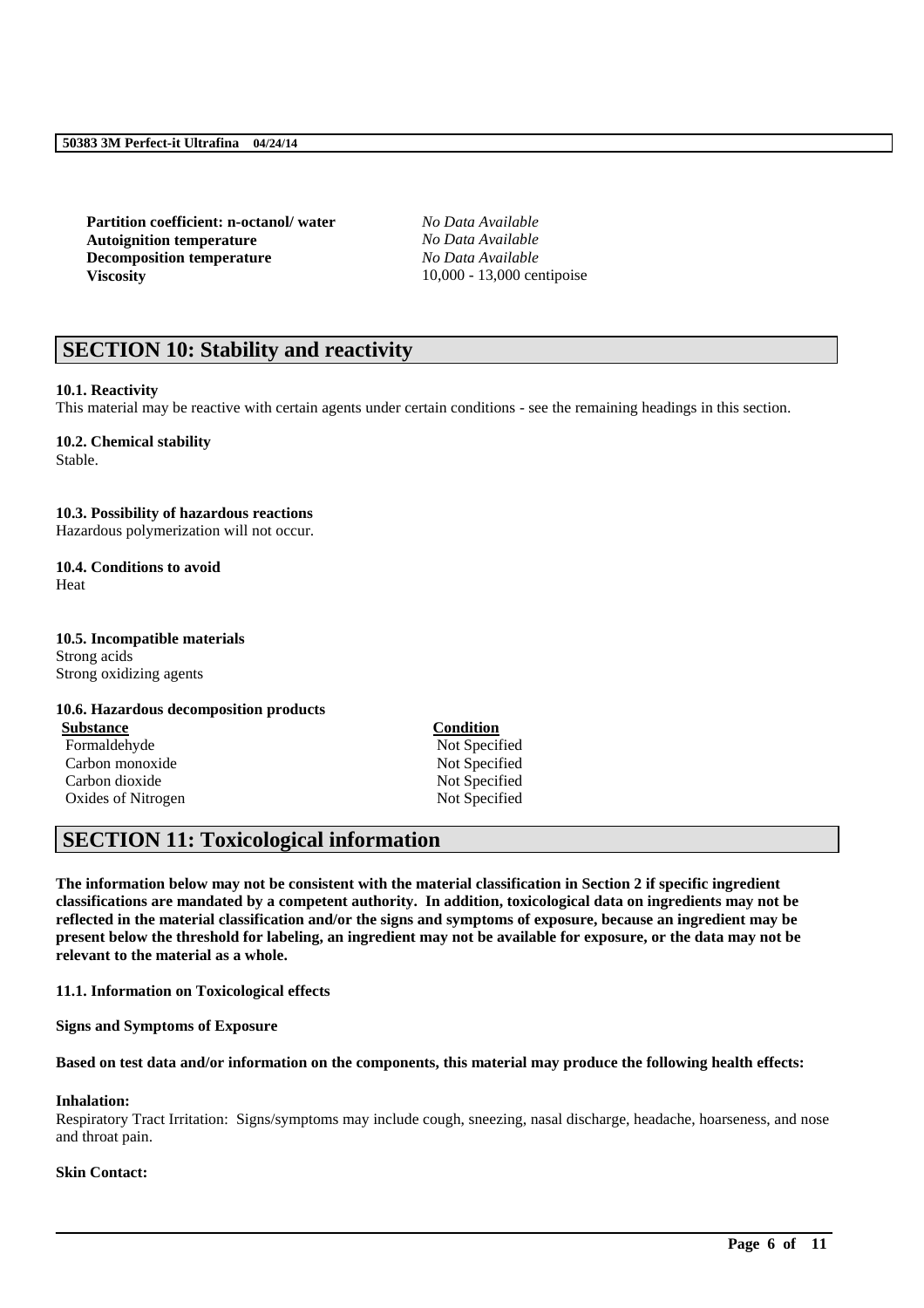Mild Skin Irritation: Signs/symptoms may include localized redness, swelling, itching, and dryness. Allergic Skin Reaction (non-photo induced): Signs/symptoms may include redness, swelling, blistering, and itching.

### **Eye Contact:**

Contact with the eyes during product use is not expected to result in significant irritation.

#### **Ingestion:**

Gastrointestinal Irritation: Signs/symptoms may include abdominal pain, stomach upset, nausea, vomiting and diarrhea.

#### **Toxicological Data**

If a component is disclosed in section 3 but does not appear in a table below, either no data are available for that endpoint or the data are not sufficient for classification.

#### **Acute Toxicity**

| <b>Name</b>                                | Route       | <b>Species</b> | <b>Value</b>                                      |
|--------------------------------------------|-------------|----------------|---------------------------------------------------|
| Overall product                            | Dermal      |                | No data available; calculated $ATE > 5,000$ mg/kg |
| Overall product                            | Ingestion   |                | No data available; calculated $ATE > 5,000$ mg/kg |
| Aluminum Oxide                             | Dermal      |                | LD50 estimated to be $> 5,000$ mg/kg              |
| Aluminum Oxide                             | Inhalation- | Rat            | $LC50 > 2.3$ mg/l                                 |
|                                            | Dust/Mist   |                |                                                   |
|                                            | (4 hours)   |                |                                                   |
| Aluminum Oxide                             | Ingestion   | Rat            | $LD50 > 5,000$ mg/kg                              |
| <b>DODECAMETHYLCYCLOHEXASILOXANE</b>       | Dermal      | Rat            | $LD50 > 2,000$ mg/kg                              |
| DODECAMETHYLCYCLOHEXASILOXANE              | Ingestion   | Rat            | $LD50 > 50,000$ mg/kg                             |
| HYDROTREATED LIGHT PETROLEUM DISTILLATES   | Dermal      | Rabbit         | $LD50 > 3,160$ mg/kg                              |
| HYDROTREATED LIGHT PETROLEUM DISTILLATES   | Inhalation- | Rat            | $LC50 > 3.0$ mg/l                                 |
|                                            | Dust/Mist   |                |                                                   |
|                                            | (4 hours)   |                |                                                   |
| HYDROTREATED LIGHT PETROLEUM DISTILLATES   | Ingestion   | Rat            | $LD50 > 5,000$ mg/kg                              |
| C11-15-ISO-ALKANES                         | Dermal      | Rabbit         | $LD50 > 3,160$ mg/kg                              |
| C11-15-ISO-ALKANES                         | Inhalation- | Rat            | $LC50 > 5$ mg/l                                   |
|                                            | Dust/Mist   |                |                                                   |
|                                            | (4 hours)   |                |                                                   |
| C11-15-ISO-ALKANES                         | Ingestion   | Rat            | $LD50 > 5,000$ mg/kg                              |
| Triethanolamine                            | Dermal      | Rabbit         | $LD50 > 2,000$ mg/kg                              |
| Triethanolamine                            | Ingestion   | Rat            | LD50 $9,000$ mg/kg                                |
| SOLVENT-REFINED HEAVY PARAFFINIC PETROLEUM | Dermal      | Rabbit         | $LD50 > 2,000$ mg/kg                              |
| <b>DISTILLATES</b>                         |             |                |                                                   |
| SOLVENT-REFINED HEAVY PARAFFINIC PETROLEUM | Ingestion   | Rat            | LD50 > 5,000                                      |
| <b>DISTILLATES</b>                         |             |                |                                                   |
| <b>DECAMETHYLCYCLOPENTASILOXANE</b>        | Dermal      | Rabbit         | $LD50 > 15,000$ mg/kg                             |
| DECAMETHYLCYCLOPENTASILOXANE               | Inhalation- | Rat            | LC50 8.7 mg/l                                     |
|                                            | Dust/Mist   |                |                                                   |
|                                            | (4 hours)   |                |                                                   |
| DECAMETHYLCYCLOPENTASILOXANE               | Ingestion   | Rat            | $LD50 > 24,134$ mg/kg                             |
| POLY(OXY-1,2-ETHANEDIYL), ALPHA.-UNDECYL-  | Dermal      | Rat            | $LD50 > 2,000$ mg/kg                              |
| .OMEGA.-HYDROXY-                           |             |                |                                                   |
| POLY(OXY-1,2-ETHANEDIYL), ALPHA.-UNDECYL-  | Ingestion   | Rat            | $LD50 > 2,000$ mg/kg                              |
| .OMEGA.-HYDROXY-                           |             |                |                                                   |
| $ATE = acute$ toxicity estimate            |             |                |                                                   |

#### **Skin Corrosion/Irritation**

| <b>Name</b>                                            | <b>Species</b> | <b>Value</b>              |
|--------------------------------------------------------|----------------|---------------------------|
| Aluminum Oxide                                         | Rabbit         | No significant irritation |
| DODECAMETHYLCYCLOHEXASILOXANE                          | Rabbit         | No significant irritation |
| HYDROTREATED LIGHT PETROLEUM DISTILLATES               | Rabbit         | Mild irritant             |
| C <sub>11</sub> -15-ISO-ALKANES                        | Rabbit         | No significant irritation |
| Triethanolamine                                        | Rabbit         | Minimal irritation        |
| SOLVENT-REFINED HEAVY PARAFFINIC PETROLEUM DISTILLATES | Rabbit         | Minimal irritation        |

#### **Serious Eye Damage/Irritation**

| Name                     | Species | Value                        |
|--------------------------|---------|------------------------------|
| Alumınum<br><b>Oxide</b> | Rabbit  | No<br>significant irritation |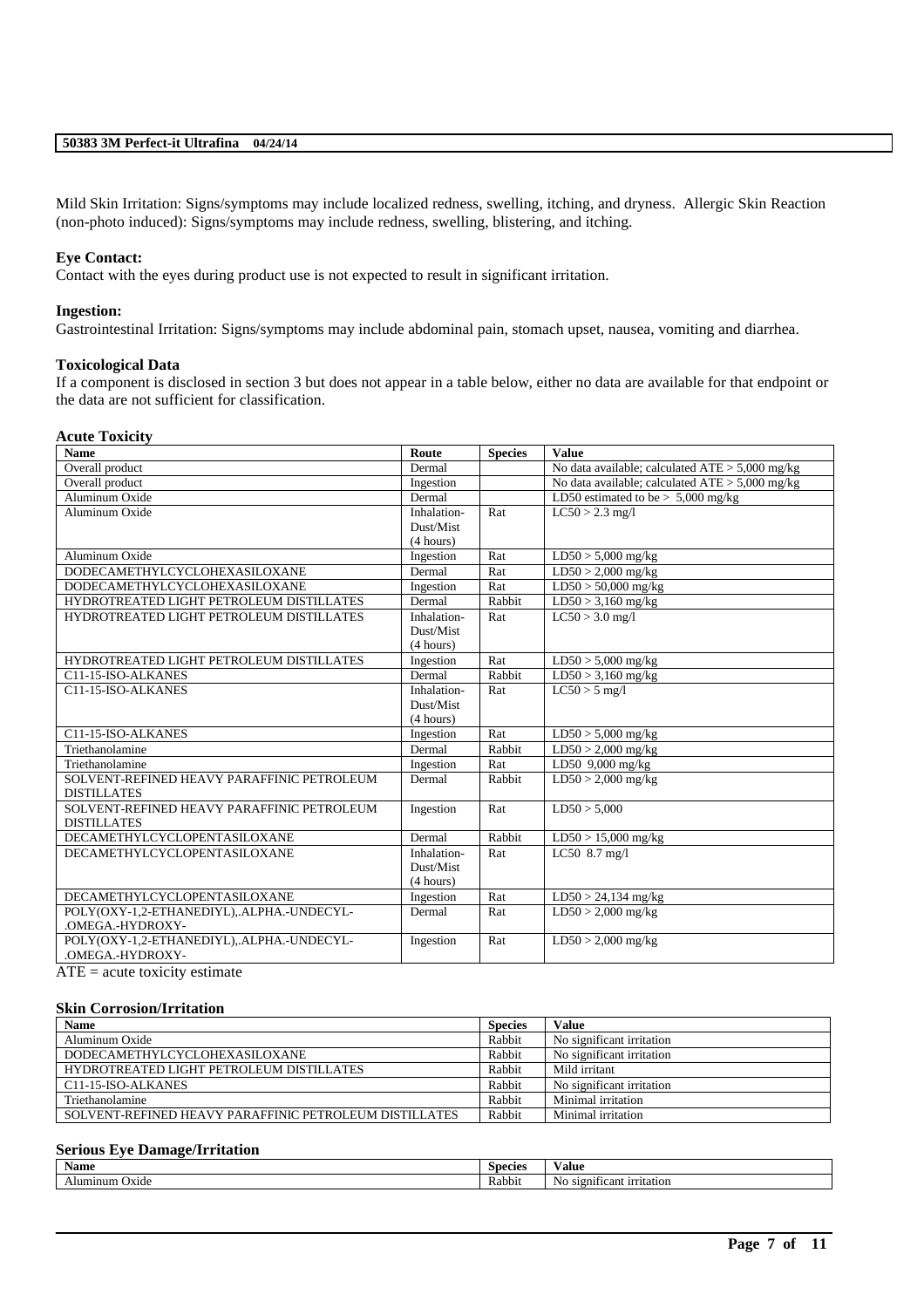| DODECAMETHYLCYCLOHEXASILOXANE                          | Rabbit | No significant irritation |
|--------------------------------------------------------|--------|---------------------------|
| HYDROTREATED LIGHT PETROLEUM DISTILLATES               | Rabbit | Mild irritant             |
| C <sub>11</sub> -15-ISO-ALKANES                        |        | Mild irritant             |
| Triethanolamine                                        | Rabbit | Mild irritant             |
| SOLVENT-REFINED HEAVY PARAFFINIC PETROLEUM DISTILLATES | Rabbit | Mild irritant             |

## **Skin Sensitization**

| <b>Name</b>                                            | <b>Species</b> | <b>Value</b>                                   |
|--------------------------------------------------------|----------------|------------------------------------------------|
| HYDROTREATED LIGHT PETROLEUM DISTILLATES               | Guinea         | Not sensitizing                                |
|                                                        | pig            |                                                |
| C11-15-ISO-ALKANES                                     | Human          | Not sensitizing                                |
| Triethanolamine                                        | Human          | Some positive data exist, but the data are not |
|                                                        |                | sufficient for classification                  |
| SOLVENT-REFINED HEAVY PARAFFINIC PETROLEUM DISTILLATES | Guinea         | Not sensitizing                                |
|                                                        | pig            |                                                |

## **Respiratory Sensitization**

| -------------<br>--------------------- |                   |              |
|----------------------------------------|-------------------|--------------|
| Name                                   | $\sim$<br>Species | $-$<br>√alue |
|                                        |                   |              |

## **Germ Cell Mutagenicity**

| <b>Name</b>                                            | Route     | <b>Value</b>                                   |
|--------------------------------------------------------|-----------|------------------------------------------------|
| Aluminum Oxide                                         | In Vitro  | Not mutagenic                                  |
| HYDROTREATED LIGHT PETROLEUM DISTILLATES               | In Vitro  | Not mutagenic                                  |
| C11-15-ISO-ALKANES                                     | In Vitro  | Not mutagenic                                  |
| C11-15-ISO-ALKANES                                     | Ingestion | Not mutagenic                                  |
| Triethanolamine                                        | In Vitro  | Not mutagenic                                  |
| Triethanolamine                                        | In vivo   | Not mutagenic                                  |
| SOLVENT-REFINED HEAVY PARAFFINIC PETROLEUM DISTILLATES | In Vitro  | Some positive data exist, but the data are not |
|                                                        |           | sufficient for classification                  |

## **Carcinogenicity**

| <b>Name</b>                                | Route      | <b>Species</b> | <b>Value</b>                                   |
|--------------------------------------------|------------|----------------|------------------------------------------------|
| Aluminum Oxide                             | Inhalation | Rat            | Not carcinogenic                               |
| HYDROTREATED LIGHT PETROLEUM DISTILLATES   | Dermal     | Mouse          | Some positive data exist, but the data are not |
|                                            |            |                | sufficient for classification                  |
| Triethanolamine                            | Dermal     | Multiple       | Not carcinogenic                               |
|                                            |            | animal         |                                                |
|                                            |            | species        |                                                |
| Triethanolamine                            | Ingestion  | Mouse          | Some positive data exist, but the data are not |
|                                            |            |                | sufficient for classification                  |
| SOLVENT-REFINED HEAVY PARAFFINIC PETROLEUM | Dermal     | Mouse          | Some positive data exist, but the data are not |
| <b>DISTILLATES</b>                         |            |                | sufficient for classification                  |

## **Reproductive Toxicity**

## **Reproductive and/or Developmental Effects**

| <b>Name</b>                       | Route     | <b>Value</b>                     | <b>Species</b> | <b>Test Result</b> | <b>Exposure</b> |
|-----------------------------------|-----------|----------------------------------|----------------|--------------------|-----------------|
|                                   |           |                                  |                |                    | <b>Duration</b> |
| <b>DODECAMETHYLCYCLOHEXASILOX</b> | Ingestion | Not toxic to female reproduction | Rat            | <b>NOAEL</b>       | premating $\&$  |
| <b>ANE</b>                        |           |                                  |                | 1.000              | during          |
|                                   |           |                                  |                | mg/kg/day          | gestation       |
| <b>DODECAMETHYLCYCLOHEXASILOX</b> | Ingestion | Not toxic to male reproduction   | Rat            | <b>NOAEL</b>       | 28 days         |
| <b>ANE</b>                        |           |                                  |                | 1.000              |                 |
|                                   |           |                                  |                | mg/kg/day          |                 |
| <b>DODECAMETHYLCYCLOHEXASILOX</b> | Ingestion | Not toxic to development         | Rat            | NOAEL.             | premating $&$   |
| <b>ANE</b>                        |           |                                  |                | 1.000              | during          |
|                                   |           |                                  |                | mg/kg/day          | gestation       |
| Triethanolamine                   | Ingestion | Not toxic to development         | Mouse          | NOAEL              | during          |
|                                   |           |                                  |                | 1.125              | organogenesi    |
|                                   |           |                                  |                | mg/kg/day          | S               |

\_\_\_\_\_\_\_\_\_\_\_\_\_\_\_\_\_\_\_\_\_\_\_\_\_\_\_\_\_\_\_\_\_\_\_\_\_\_\_\_\_\_\_\_\_\_\_\_\_\_\_\_\_\_\_\_\_\_\_\_\_\_\_\_\_\_\_\_\_\_\_\_\_\_\_\_\_\_\_\_\_\_\_\_\_\_\_\_\_\_

## **Target Organ(s)**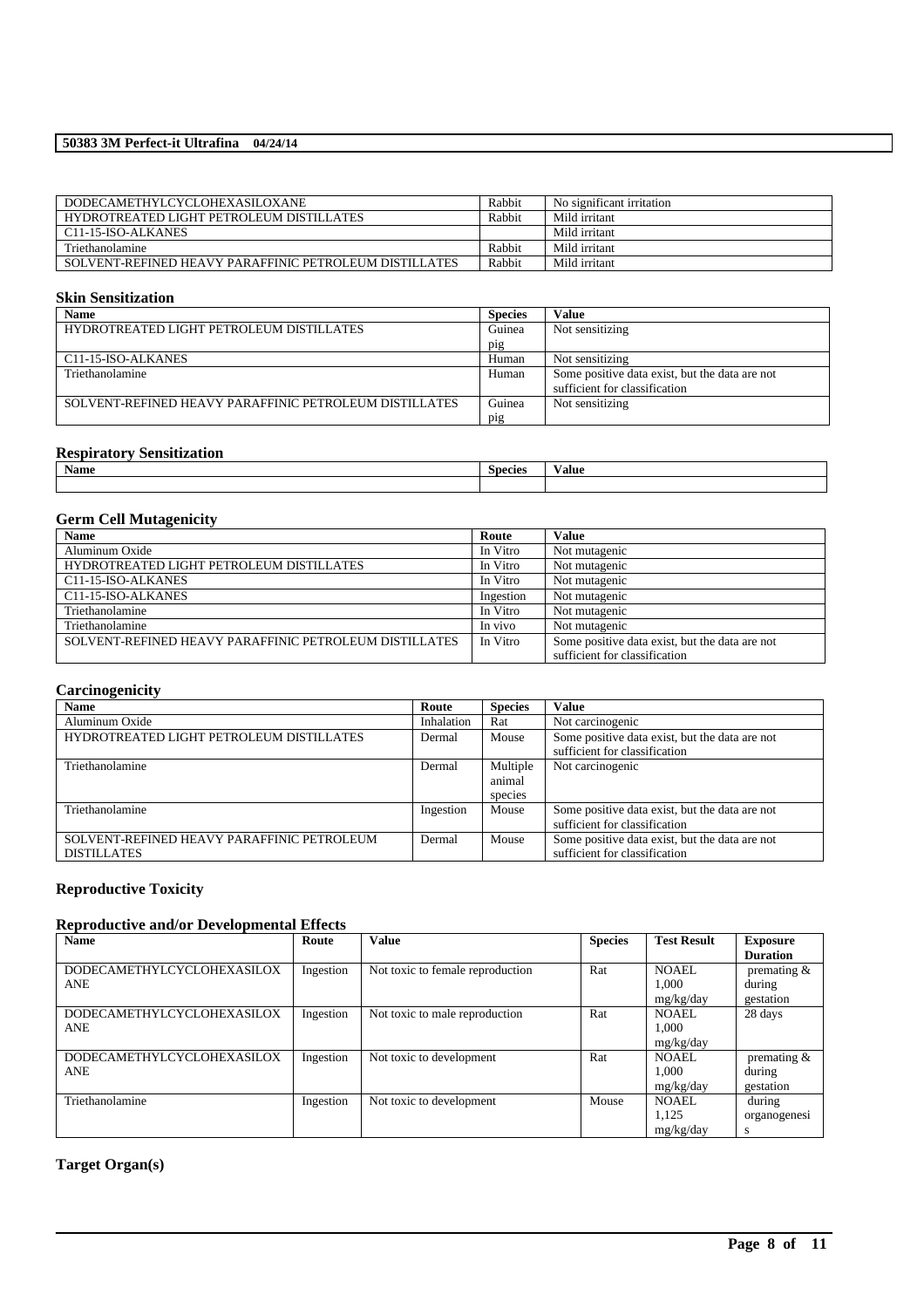| <b>Name</b>                                                                          | Route      | Target Organ(s)                      | <b>Value</b>                                                                       | <b>Species</b> | <b>Test Result</b>            | <b>Exposure</b><br><b>Duration</b> |
|--------------------------------------------------------------------------------------|------------|--------------------------------------|------------------------------------------------------------------------------------|----------------|-------------------------------|------------------------------------|
| <b>HYDROTREATED</b><br>LIGHT PETROLEUM<br><b>DISTILLATES</b>                         | Inhalation | central nervous<br>system depression | May cause drowsiness or<br>dizziness                                               |                | <b>NOAEL Not</b><br>available |                                    |
| <b>HYDROTREATED</b><br>LIGHT PETROLEUM<br><b>DISTILLATES</b>                         | Inhalation | respiratory irritation               | Some positive data exist, but the<br>data are not sufficient for<br>classification |                | <b>NOAEL Not</b><br>available |                                    |
| C11-15-ISO-ALKANES                                                                   | Inhalation | central nervous<br>system depression | May cause drowsiness or<br>dizziness                                               |                | <b>NOAEL Not</b><br>available |                                    |
| C11-15-ISO-ALKANES                                                                   | Inhalation | respiratory irritation               | Some positive data exist, but the<br>data are not sufficient for<br>classification |                | NOAEL Not<br>available        |                                    |
| <b>SOLVENT-REFINED</b><br><b>HEAVY PARAFFINIC</b><br>PETROLEUM<br><b>DISTILLATES</b> | Inhalation | central nervous<br>system depression | Some positive data exist, but the<br>data are not sufficient for<br>classification |                | <b>NOAEL Not</b><br>available |                                    |

### **Specific Target Organ Toxicity - single exposure**

### **Specific Target Organ Toxicity - repeated exposure**

| <b>Name</b>                                                                                 | Route      | <b>Target Organ(s)</b>                              | <b>Value</b>                                                                       | <b>Species</b>                | <b>Test Result</b>                 | <b>Exposure</b><br><b>Duration</b> |
|---------------------------------------------------------------------------------------------|------------|-----------------------------------------------------|------------------------------------------------------------------------------------|-------------------------------|------------------------------------|------------------------------------|
| Aluminum Oxide                                                                              | Inhalation | pneumoconiosis<br>pulmonary fibrosis                | Some positive data exist, but the<br>data are not sufficient for<br>classification | Human                         | <b>NOAEL Not</b><br>available      | occupational<br>exposure           |
| <b>DODECAMETHYLCYCL</b><br><b>OHEXASILOXANE</b>                                             | Ingestion  | endocrine system  <br>liver   respiratory<br>system | Some positive data exist, but the<br>data are not sufficient for<br>classification | Rat                           | <b>NOAEL</b><br>1.000<br>mg/kg/day | 28 days                            |
| DODECAMETHYLCYCL<br><b>OHEXASILOXANE</b>                                                    | Ingestion  | nervous system                                      | All data are negative                                                              | Rat                           | NOAEL.<br>1.000<br>mg/kg/day       | 28 days                            |
| C11-15-ISO-ALKANES                                                                          | Ingestion  | blood                                               | Some positive data exist, but the<br>data are not sufficient for<br>classification | Rat                           | NOAEL Not<br>available             | 13 weeks                           |
| C11-15-ISO-ALKANES                                                                          | Ingestion  | liver   kidney and/or<br>bladder                    | Some positive data exist, but the<br>data are not sufficient for<br>classification | Rat                           | NOAEL.<br>1.000<br>mg/kg/day       | 13 weeks                           |
| Triethanolamine                                                                             | Dermal     | kidney and/or<br>bladder                            | Some positive data exist, but the<br>data are not sufficient for<br>classification | Multiple<br>animal<br>species | <b>NOAEL</b><br>2.000<br>mg/kg/day | 2 years                            |
| Triethanolamine                                                                             | Dermal     | liver                                               | Some positive data exist, but the<br>data are not sufficient for<br>classification | Mouse                         | <b>NOAEL</b><br>4.000<br>mg/kg/day | 13 weeks                           |
| Triethanolamine                                                                             | Ingestion  | kidney and/or<br>bladder                            | Some positive data exist, but the<br>data are not sufficient for<br>classification | Rat                           | LOAEL<br>1.000<br>mg/kg/day        | 2 years                            |
| Triethanolamine                                                                             | Ingestion  | liver                                               | Some positive data exist, but the<br>data are not sufficient for<br>classification | Guinea<br>pig                 | <b>NOAEL</b><br>1.600<br>mg/kg/day | 24 weeks                           |
| <b>SOLVENT-REFINED</b><br><b>HEAVY PARAFFINIC</b><br><b>PETROLEUM</b><br><b>DISTILLATES</b> | Inhalation | respiratory system                                  | Some positive data exist, but the<br>data are not sufficient for<br>classification | Rat                           | <b>NOAEL 0.21</b><br>mg/1          | 28 days                            |

## **Aspiration Hazard**

| Name                                                   | Value             |
|--------------------------------------------------------|-------------------|
| HYDROTREATED LIGHT PETROLEUM DISTILLATES               | Aspiration hazard |
| C11-15-ISO-ALKANES                                     | Aspiration hazard |
| SOLVENT-REFINED HEAVY PARAFFINIC PETROLEUM DISTILLATES | Aspiration hazard |

**Please contact the address or phone number listed on the first page of the SDS for additional toxicological information on this material and/or its components.**

\_\_\_\_\_\_\_\_\_\_\_\_\_\_\_\_\_\_\_\_\_\_\_\_\_\_\_\_\_\_\_\_\_\_\_\_\_\_\_\_\_\_\_\_\_\_\_\_\_\_\_\_\_\_\_\_\_\_\_\_\_\_\_\_\_\_\_\_\_\_\_\_\_\_\_\_\_\_\_\_\_\_\_\_\_\_\_\_\_\_

# **SECTION 12: Ecological information**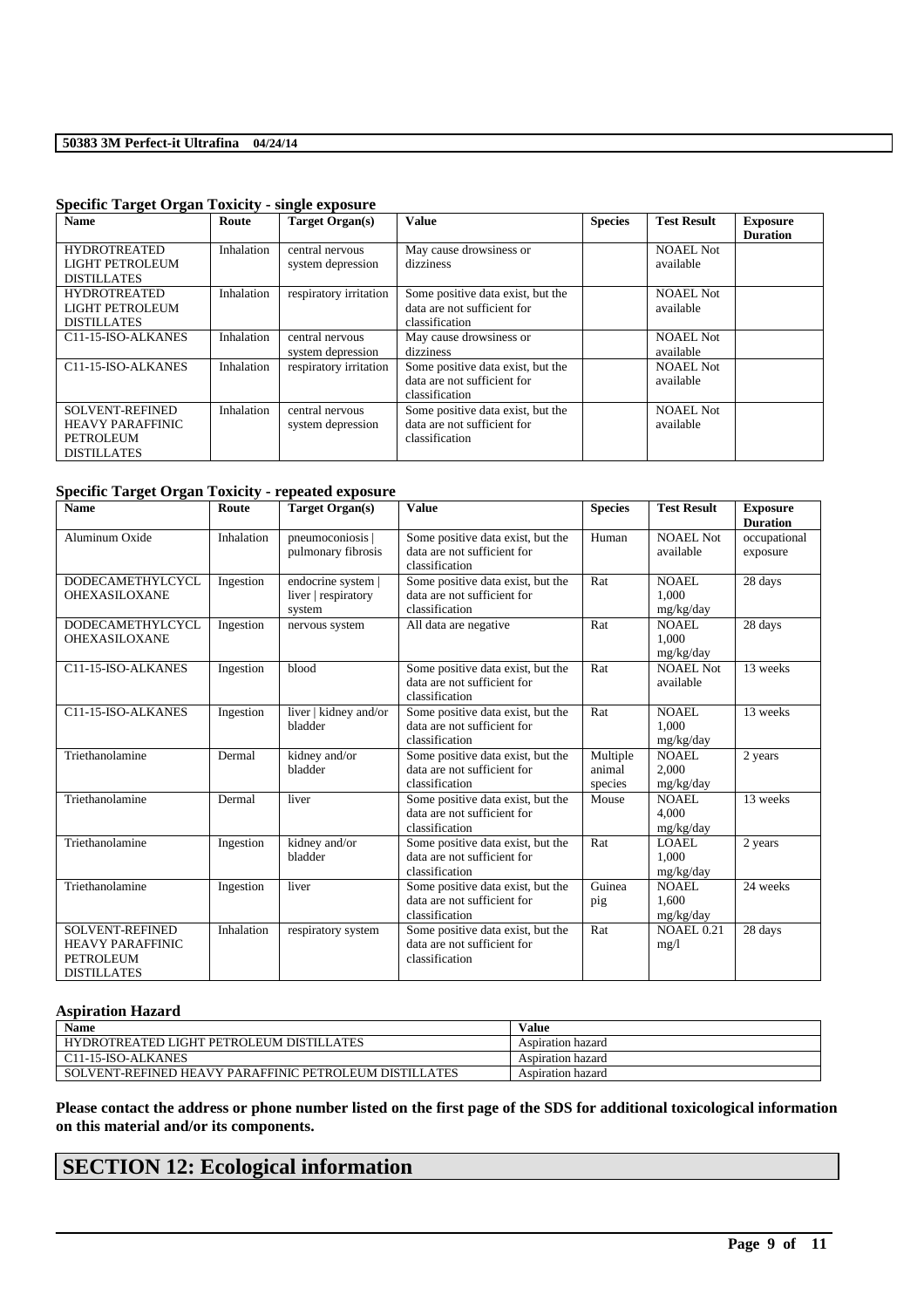## **Ecotoxicological information**

Please contact the address or phone number listed on the first page of the SDS for additional ecotoxicological information on this material and/or its components.

#### **Chemical fate information**

Please contact the address or phone number listed on the first page of the SDS for additional chemical fate information on this material and/or its components.

## **SECTION 13: Disposal considerations**

#### **13.1. Disposal methods**

Dispose of contents/ container in accordance with the local/regional/national/international regulations.

Dispose of waste product in a permitted industrial waste facility. As a disposal alternative, incinerate in a permitted waste incineration facility. Proper destruction may require the use of additional fuel during incineration processes. Empty drums/barrels/containers used for transporting and handling hazardous chemicals (chemical substances/mixtures/preparations classified as Hazardous as per applicable regulations) shall be considered, stored, treated & disposed of as hazardous wastes unless otherwise defined by applicable waste regulations. Consult with the respective regulating authorities to determine the available treatment and disposal facilities.

# **SECTION 14: Transport Information**

For Transport Information, please visit **http://3M.com/Transportinfo** or call 1-800-364-3577 or 651-737-6501.

## **SECTION 15: Regulatory information**

## **15.1. US Federal Regulations**

Contact 3M for more information.

## **311/312 Hazard Categories:**

Fire Hazard - No Pressure Hazard - No Reactivity Hazard - No Immediate Hazard - Yes Delayed Hazard - No

### **Section 313 Toxic Chemicals subject to the reporting requirements of that section and 40 CFR part 372 (EPCRA):**

| Ingredient                      | C.A.S. No | $\%$ by Wt |
|---------------------------------|-----------|------------|
| Aluminum Oxide                  | 1344-28-1 | $20 - 30$  |
| Aluminum Oxide (ALUMINUM OXIDE) | 1344-28-1 | $20 - 30$  |
| (FIBROUS FORMS ONLY))           |           |            |

## **15.2. State Regulations**

Contact 3M for more information.

## **15.3. Chemical Inventories**

The components of this material are in compliance with the provisions of Australia National Industrial Chemical Notification and Assessment Scheme (NICNAS). Certain restrictions may apply. Contact the selling division for additional information.

The components of this product are in compliance with the new substance notification requirements of CEPA.

The components of this material are in compliance with the provisions of the Korean Toxic Chemical Control Law. Certain restrictions may apply. Contact the selling division for additional information.